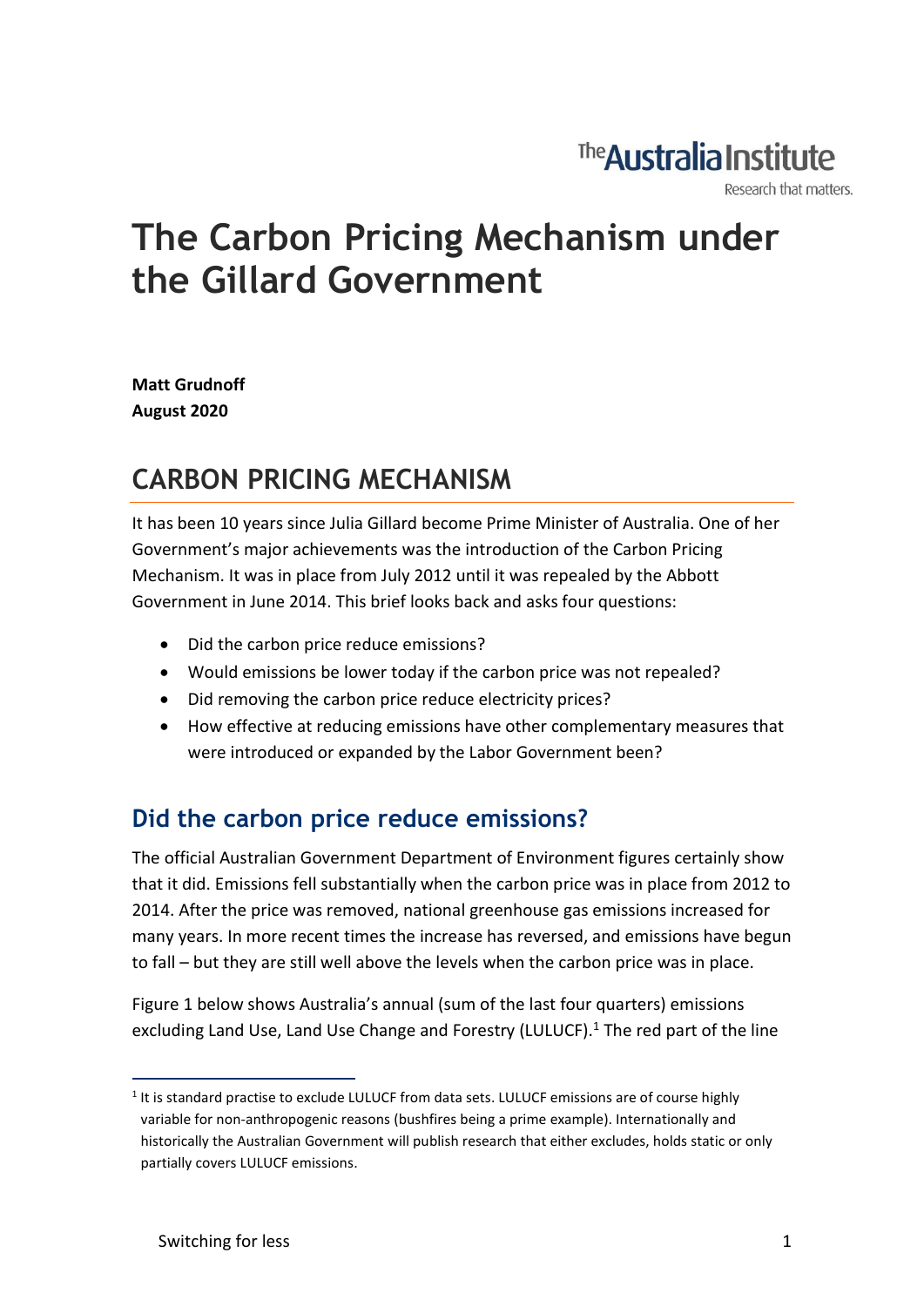is when the carbon price was in place. The yellow part of the line shows the period of the Coalition Government's Direct Action Plan which includes an Emissions Reduction Fund (now called the Climate Solutions Fund) and a Safeguards Mechanism.



Figure 1 – Australia's annual emissions excluding LULUCF

Source: Department of Industry, Science, Energy and Resources (2020) Quarterly Updates of Australia's National Greenhouse Gas Inventory, December2019, available at <https://publications.industry.gov.au/publications/climate-change/climate-change/climatescience-data/greenhouse-gas-measurement/publications.html#quarterly>

Since 2007, when both Labor and Coalition Parties proposed market-based climate policies, the most successful period for reducing emissions was when the carbon price was in place.

#### Would emissions be lower today if the carbon price wasn't repealed?

The carbon price was an Emissions Trading Scheme (ETS) with a two-year fixed price period. It had a target of a 5% reduction on 2000 levels by 2020. Since it is now 2020, we can compare actual emissions to what would have happened if the ETS has been left in place. This is because an ETS fixes the quantity of emissions. Figure 2 shows that emissions in 2020 would be 25 million tonnes CO<sub>2</sub>-e lower in 2020 if the ETS was in force and total emissions from 2015 to 2020 would have been 72 million tonnes lower.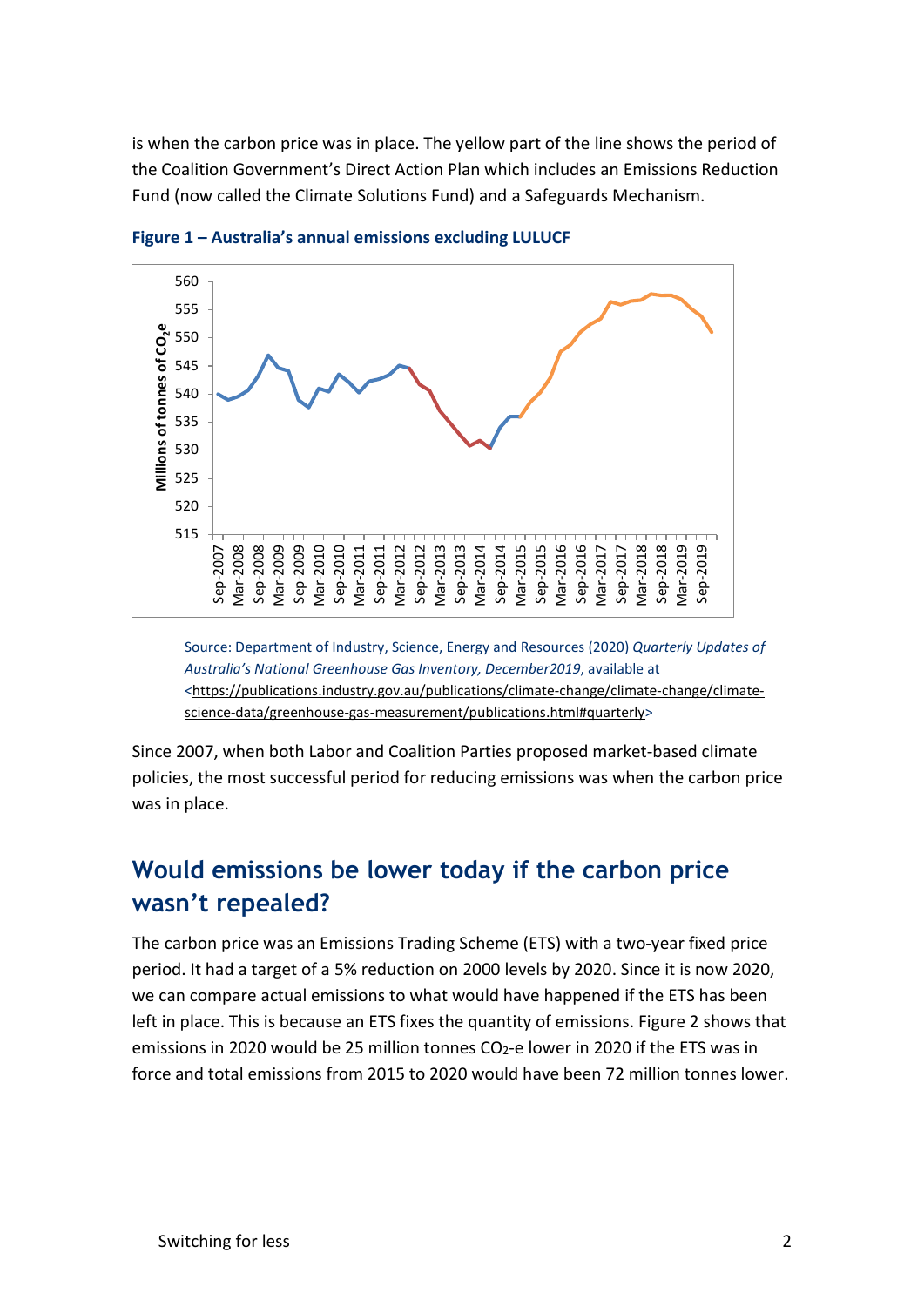

Figure 2 – Actual emissions versus emissions under ETS

Source: Department of Industry, Science, Energy and Resources (2019) Australia's emissions projections 2019, available at <https://publications.industry.gov.au/publications/climatechange/climate-change/publications/emissions-projections-2019.html>

The red line shows actual emissions after the removal of the carbon price. The orange line shows what emissions would have been under the ETS.

#### Did removing the carbon price reduce electricity prices?

The most common argument given for the removal of the carbon price was that it would lower electricity prices.<sup>2</sup> While electricity prices did fall slightly after the price was removed in 2014, two years later they were higher than when the carbon price was in place. A year after that they were 14% higher than when the carbon price was in place.

Figure 3 shows electricity prices from the Consumer Price Index (CPI) with the red part of the line when the carbon price was in place. The dotted green line is the price of electricity just before the carbon price was removed.

<sup>&</sup>lt;sup>2</sup> ABC Fact Check (2015) Fact Check: Have electricity prices dropped \$550 since the carbon tax was abolished? Accessed 3 August 2020 https://www.abc.net.au/news/2015-08-17/joe-hockey-550 electricity-prices-carbon-tax-fact-check/6668552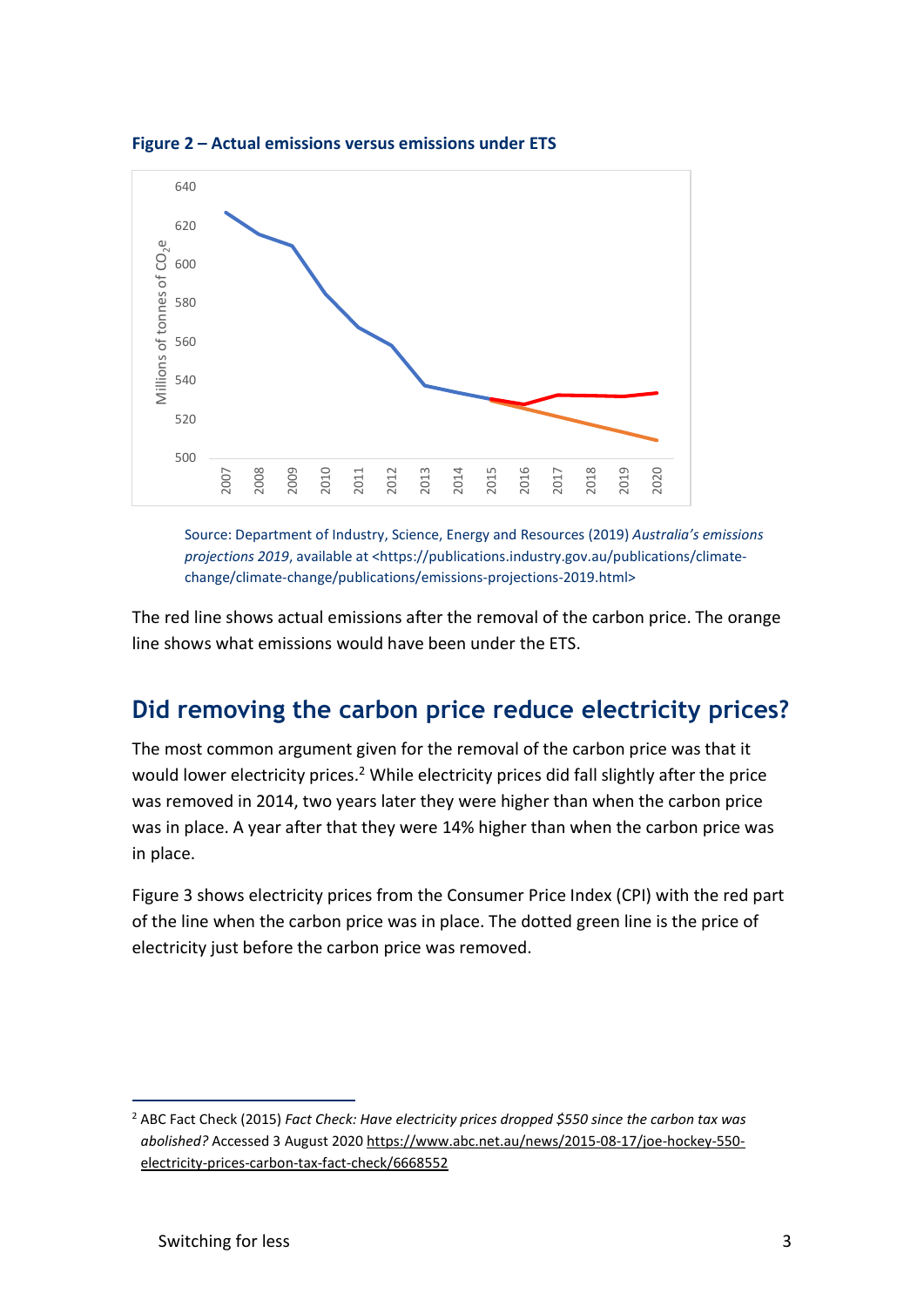



Source: ABS (2020) 6401.0 Consumer Price Index, Australia, available at <https://www.abs.gov.au/AUSSTATS/abs@.nsf/DetailsPage/6401.0March%202020?OpenDocu ment>

The removal of the carbon price created uncertainty which lead to volatility in investment in electricity generation. On closer inspection, the carbon price specifically impacted the wholesale component of electricity prices, shown in Figure 4.



Figure 4 – Monthly average spot prices in the National Electricity Market

The removal of the carbon price created great uncertainty about the future profitability of different types of generators amongst owners of and potential investors

Source: AEMO data, accessed through NEM-Review